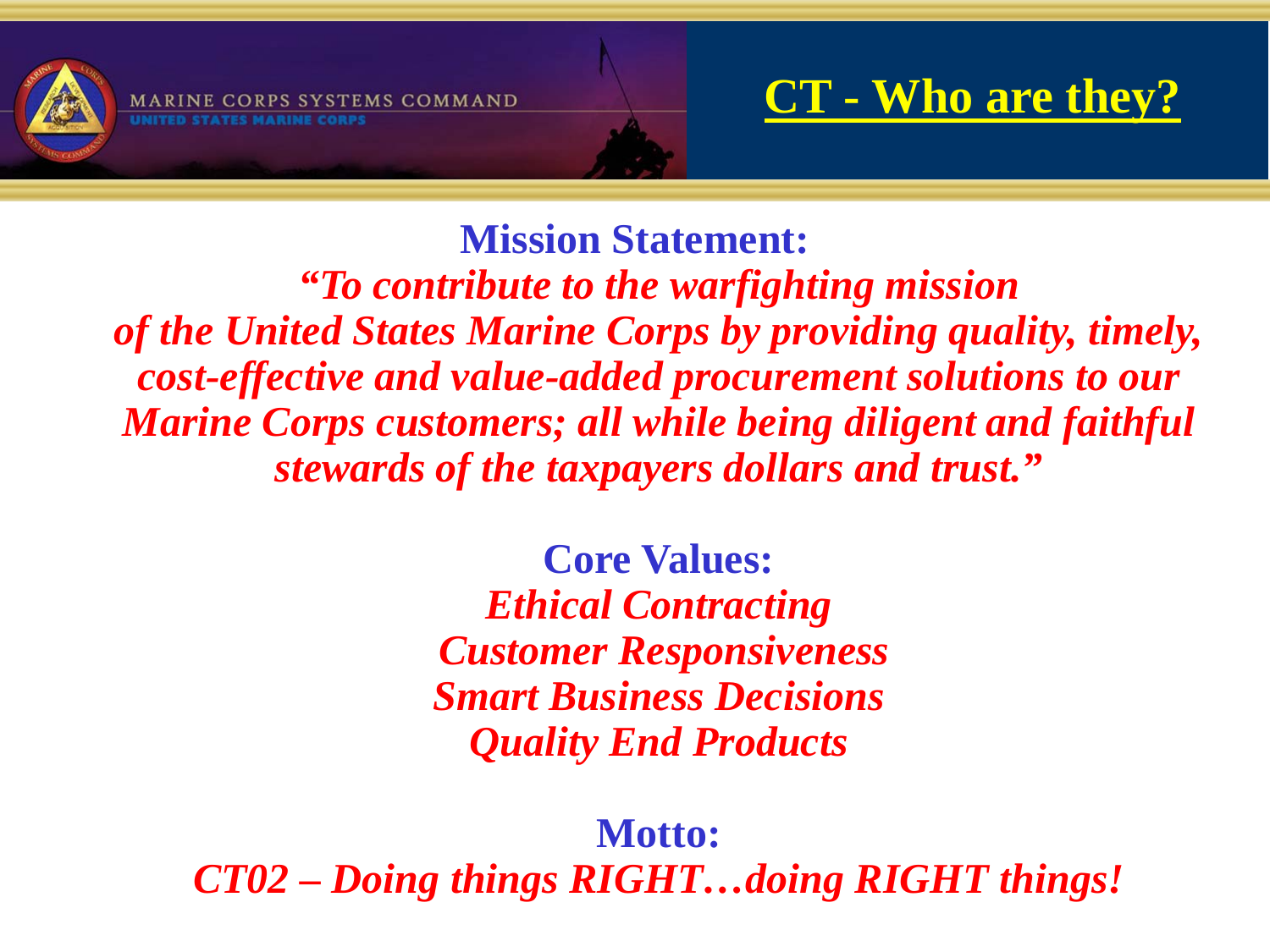

# **CT Assigned Responsibilities**

- CT Provides Direct PG/PM Contract Support for:
	- 8 Product Groups
	- $-1$  PEO (LS)
	- 4 Standalone PMs
	- 4 USMC Acquisition-related Activities (JNLWD, MCTSSA MCOTEA & MCWL)
	- Int'l Programs & Foreign Military Sales (FMS)
	- Command Support and R&D Contracts Support
	- Overall MCSC Contracting Subject Matter Expertise for internal & external USMC, DoN and DoD customers
	- Ongoing command strategic and organizational initiatives
	- THIS EQUALS = The contractual execution of over 220 ACAT I thru IV Command programs to include over 50+ "Joint Programs" as well as support for over 175 non-ACAT acquisition programs, systems and projects.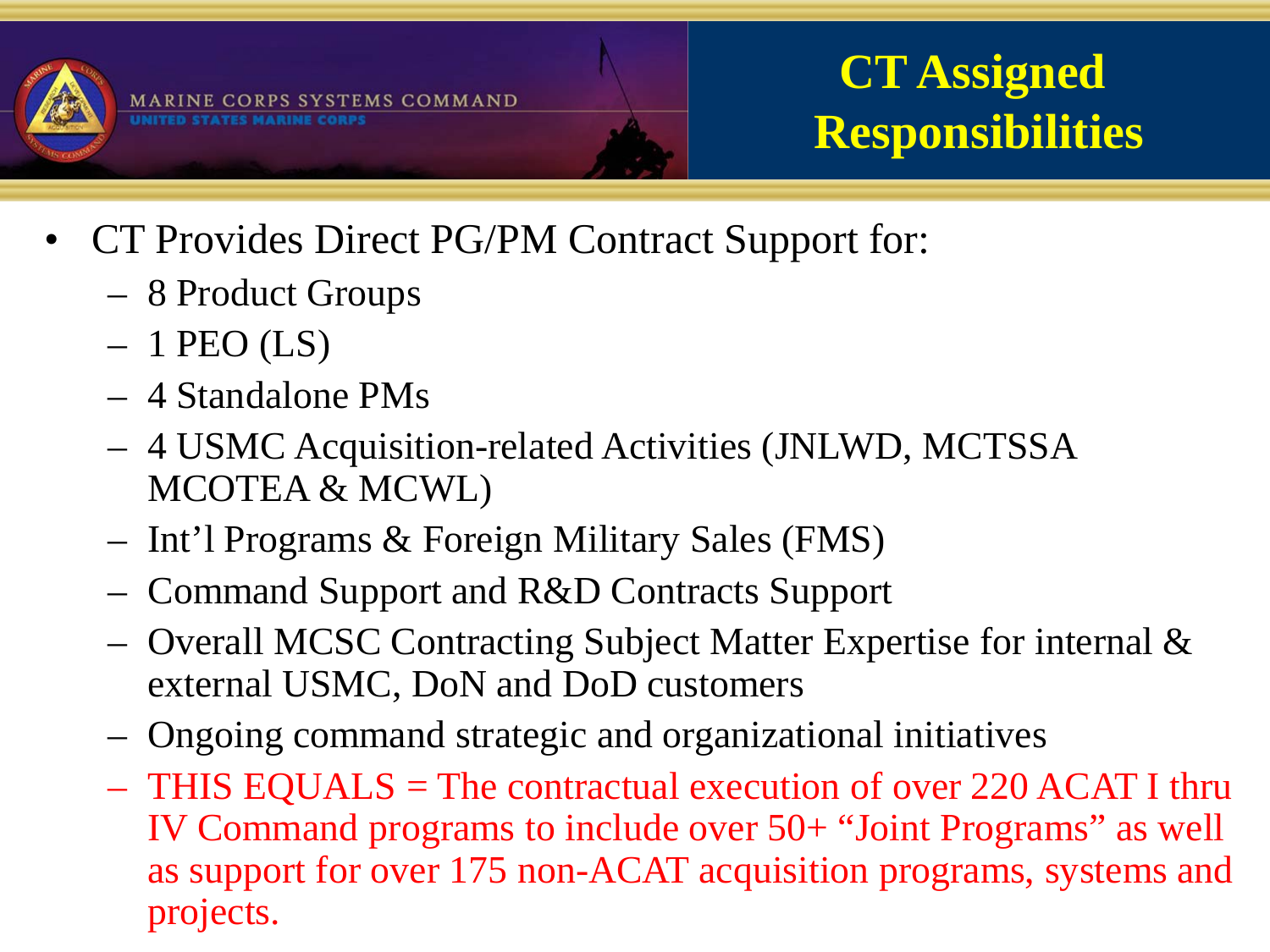

#### MARINE CORPS SYSTEMS COMMAND

**UNITED STATES MARINE CORPS** 

## **" CT Workload in Dollars"**